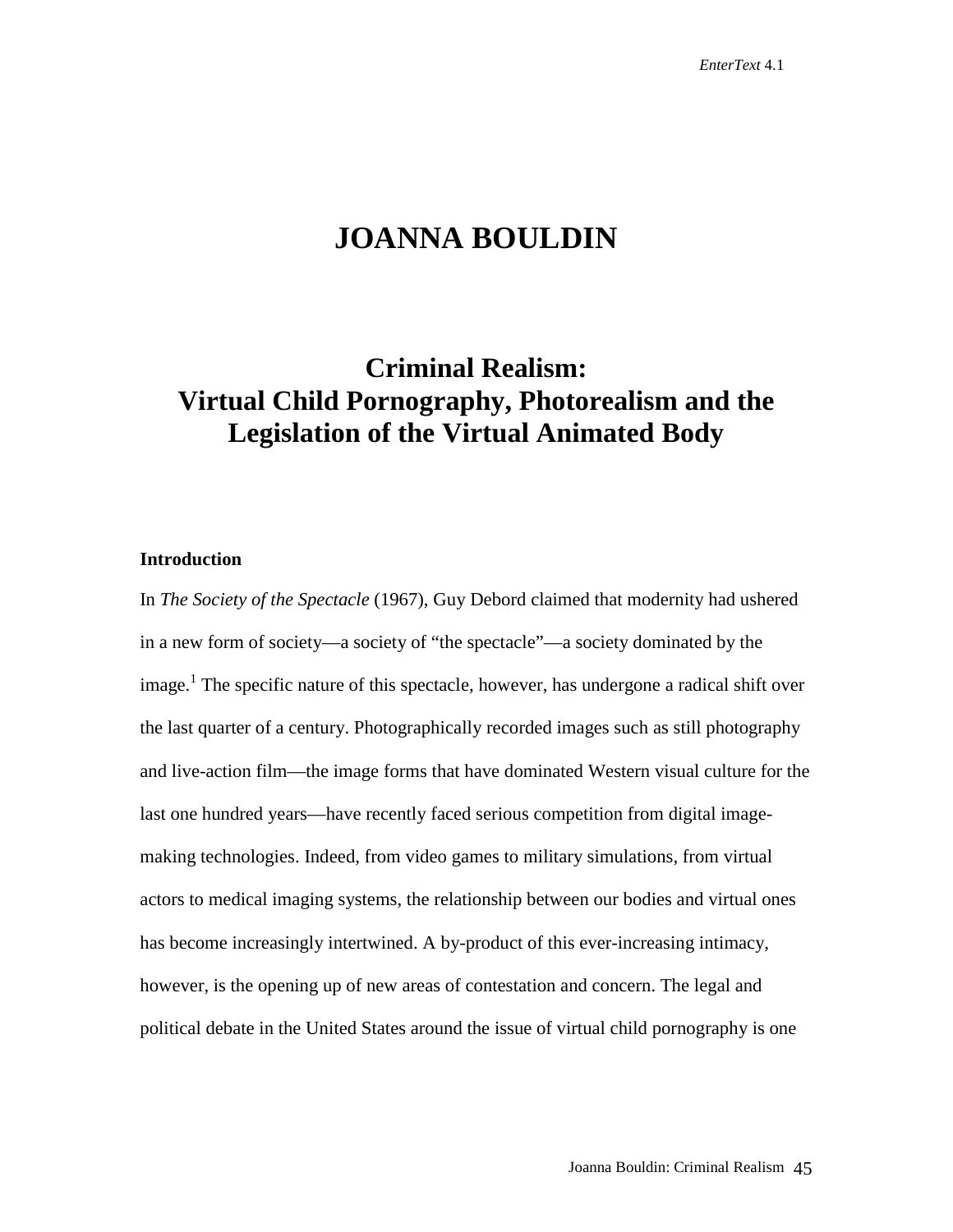example of the kind of controversy that can erupt at the intersection of the real and the virtual body.

Virtual child pornography, a pernicious by-product of recent technological advances in digital imaging, is a relatively new genre of pornography that features sexually explicit computer-generated images of children. By the mid-1990s virtual child pornography was identified as a global problem and countries such as Great Britain and Canada amended their child pornography laws to address both "actual" and "apparent" child sex images, criminalising indecent digital "pseudo-photographs."  $^2$  As P.J. Huffstutter, staff writer for the *Los Angeles Times* observed, "between the clearly fake world of pornographic cartoons and the clearly real realm of actual children engaged in lurid sexual acts sits the amorphous field of 'virtual child pornography.'"<sup>3</sup> In 1996, at the urging of conservative Utah Senator Orrin Hatch and others, Congress passed the Child Pornography Prevention Act (CPPA), a law that banned "virtual" child pornography, i.e. pornography created using digital images or computer animation rather than real children. In April 2002 the United States Supreme Court found this ban unconstitutional, a decision that reawakened public debate on this controversial and emotionally-charged issue.

In reviewing the testimony presented to Congress in support of the Child Pornography Prevention Act, the opinions written by Supreme Court Justices, and the popular media coverage that followed the April decision, one thing becomes abundantly clear: embedded within this desperate appeal for an effective means to combat the new digital dangers facing America's children is an equally desperate call for a mechanism to control the production of a new and threatening kind of image—the criminal, the fake,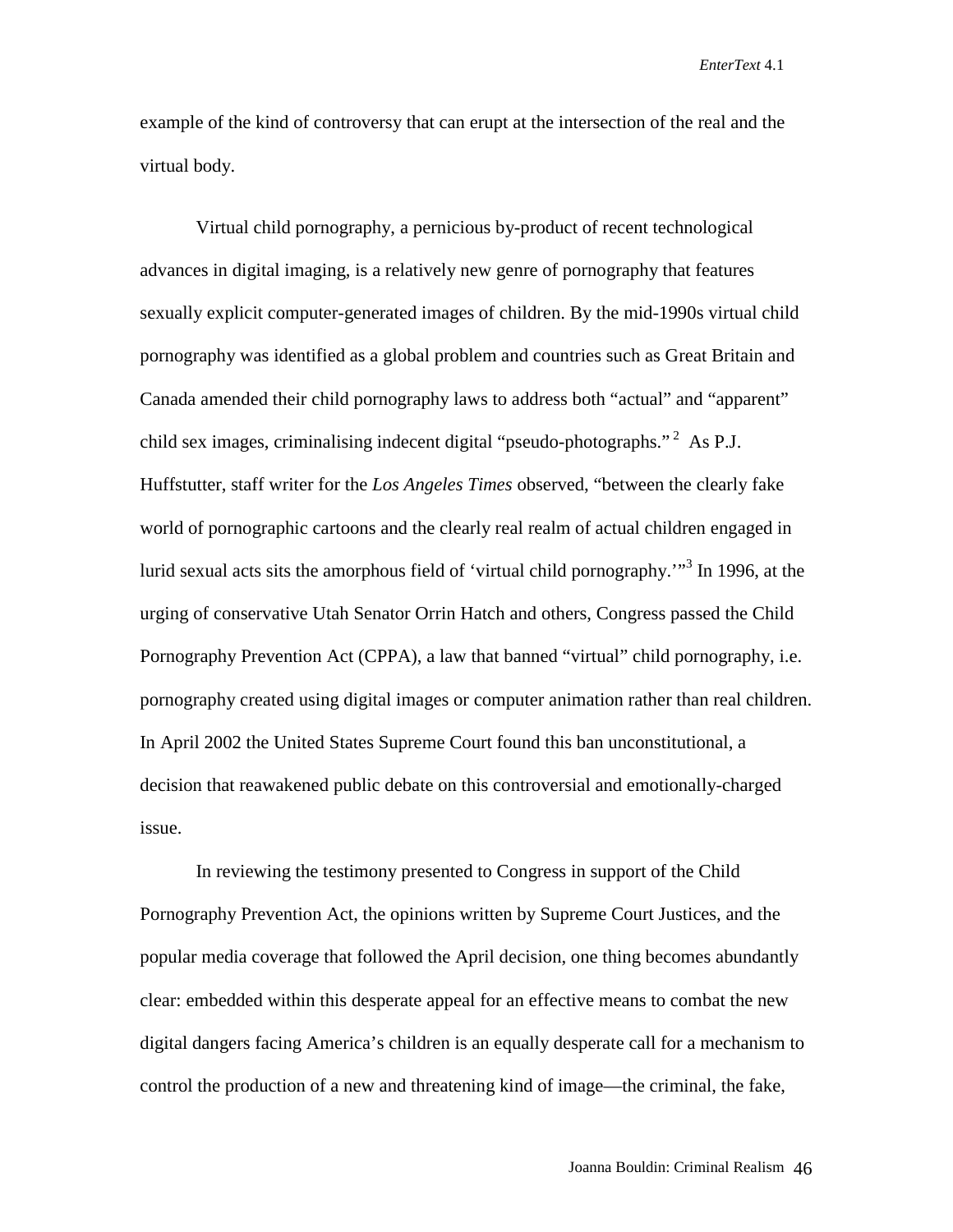the counterfeit image. Running parallel to the fear of lost childhood "innocence" and the zealous condemnation of "degenerate" sexuality, we can detect a similar fear and condemnation regarding the status of the image, the body, and "reality" itself. This paper will argue that, as the late twentieth century saw the ostensible "objectivity" of the photographic replaced by the frustrating indeterminacy of the digital, virtual child pornography and the computer animated body became an important site in which a deep cultural anxiety about this shift was—and continues to be—played out.

#### **U.S. Child Pornography Law and the Child Pornography Protection Act (1996)**

As most readers are probably aware, pornography featuring consenting adults, although often controversial, is considered a legally protected form of expression in the United States under the First Amendment. According to New York v. Ferber (1982), however, pornography featuring children does not qualify for these same protections. The Ferber court argued that because the production of photographic or filmic pornography involving minors is an accurate, visual record of the sexual abuse of a child, in the eyes of the law the pornographic image acts as a form of crime scene evidence. According to the Ferber ruling, the "materials produced are a permanent record of the children's participation and the harm to the child is exacerbated by their circulation."<sup>4</sup> Thus it follows that child pornography is illegal due to the State's interest in protecting the children who are exploited in the production process.<sup>5</sup>

As indicated earlier, however, by the end of the 1980s the landscape of image production had radically changed. As William Mitchell suggests in *The Reconfigured Eye*, the easy availability of advanced digital imaging technology had spawned a new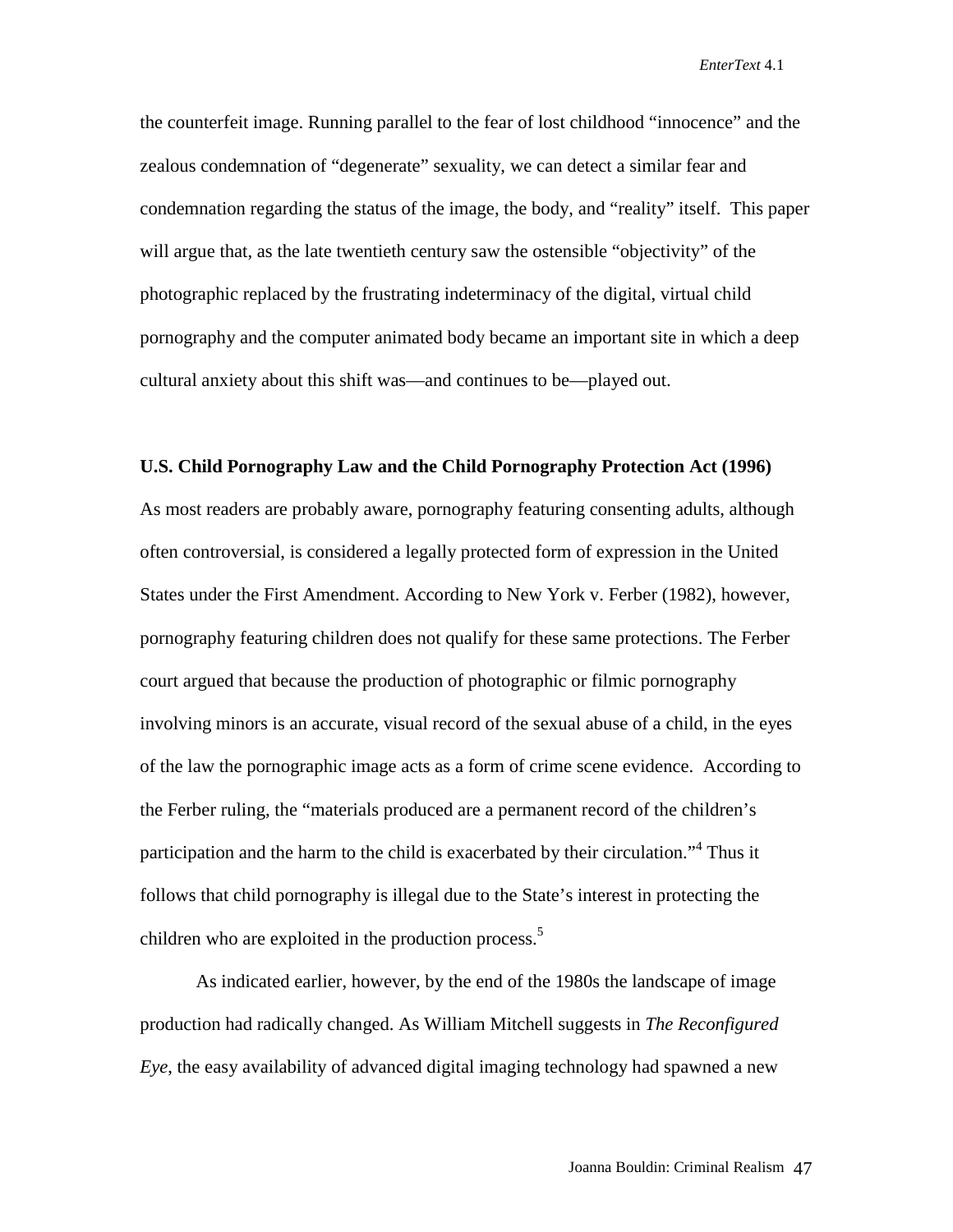mass medium.<sup>6</sup> In addition, by the mid-1990s Hollywood productions such as *Terminator 2* (1991*)*, *Jurassic Park* (1993) and *Forrest Gump* (1994*)* were astonishing audiences with the quality of their digital effects and the high degree of *perceptual* or *photographic realism* attained in their computer-animated sequences. It was in this context that the issue of virtual child pornography was brought before Congress.

In his testimony before the Senate Committee on the Judiciary in 1996, Senator Hatch explained, "The problem is simple: while federal law has failed to keep pace with technology, the purveyors of child pornography have gone high-tech and on-line." Supporters of the bill painted a disturbing picture for the Senate Committee, one that capitalised on a range of cultural anxieties by conflating images of sexual predation and dangerous technology. Deploying hyperbolic and inflammatory rhetoric, they described paedophiles, lurking behind the monitors of their personal computers, fuelling the fires of their degenerate desire with fantasised, virtual images of children. In his testimony before the Senate Committee, Bruce Taylor, President and Chief Counsel of the National Law Center for Children and Families, reminded Committee members that much had changed in the fourteen years since the 1982 Ferber ruling:

In 1982 we did not have the wizardry of the Internet and World Wide Web... it was before "desktop publishing" reached every desk top, before we moved from the obviousness of "Max Headroom" to the not-so-obvious "Jurassic Park"... Someone who is knowledgeable can create child pornography with nothing more than a modern graphics program and his imagination. $8$ 

Reiterating this sentiment, Dee Jepsen, President of "Enough is Enough" (a non-profit women's organisation opposing child pornography) noted, "All one has to do to confirm the ability of this new technology is review some of the film industry's electronicallycreated action scenes."9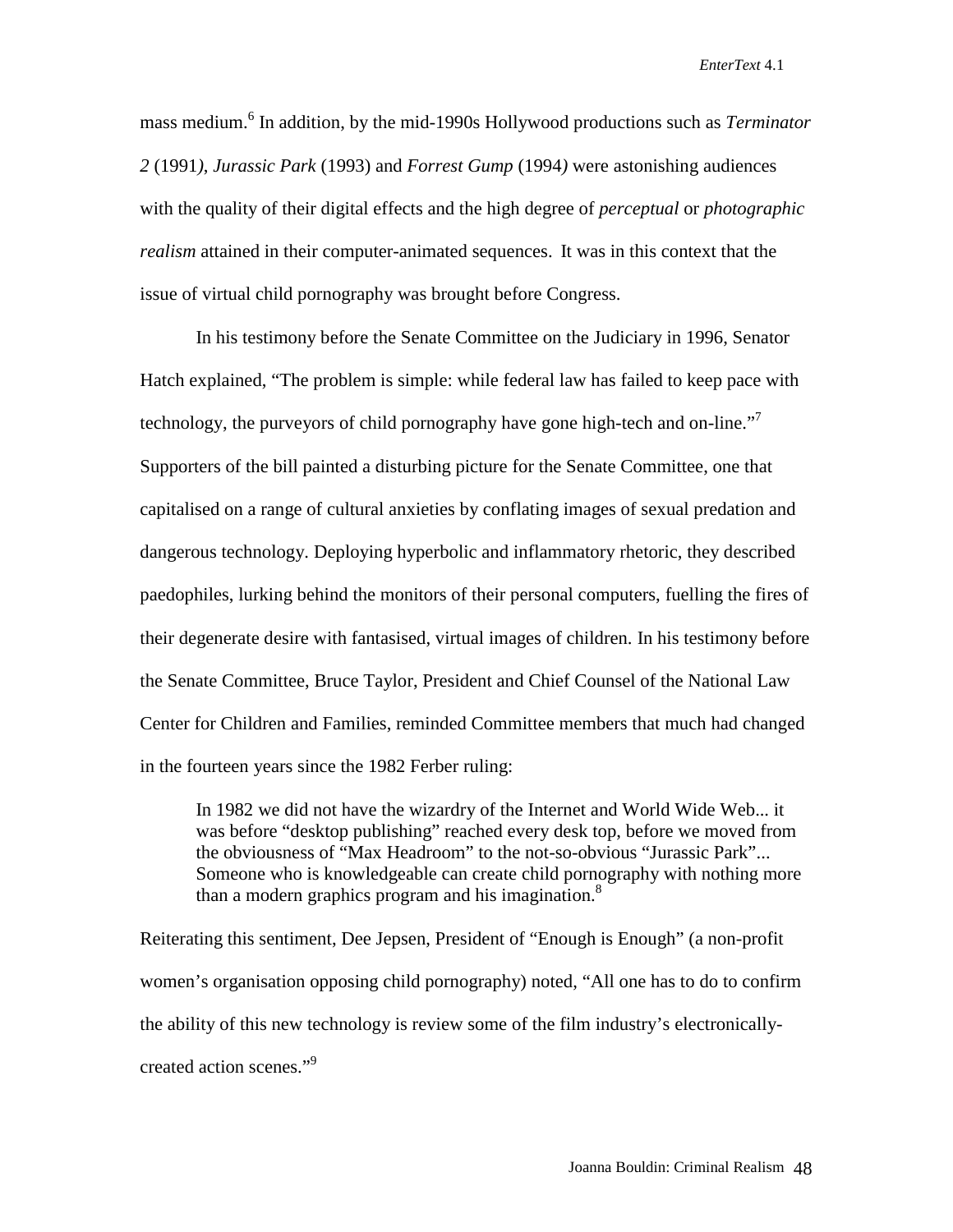With the high-quality realism produced in Hollywood computer animation as a reference point, proponents of the Bill argued that photorealistic virtual child pornography was just as dangerous as photographic or filmic pornography that uses actual children. Invoking the logic that criminal images lead to criminal acts, they suggested that although children were not actually harmed in the production of virtual child pornography, these images would encourage predators to live out their foul fantasies on real kids.<sup>10</sup> Asserting a legal and moral equivalency between the "real" and the "realistic," Taylor went so far as to state, "Tomorrow's victims and their parents, and all of us, can see [that] child pornography is child pornography. It is irrelevant whether it is 'real' or 'apparent,' whether it is an actual crime scene photo or a realistic fake."<sup>11</sup> Concurring with Taylor's assessment, Senator Hatch concludes, "In short, the harm to our society is no less than it would be if this filth was produced using real children."<sup>12</sup>

Although opposed by a wide range of groups—from librarians and law professors to artists and adult filmmakers—Congress passed the law in 1996, finding that

new photographic and computer imaging technologies make it possible to produce…visual depictions of what appear to be children engaging in sexually explicit conduct that are virtually indistinguishable to the unsuspecting viewer from unretouched photographic images of actual children engaging in sexually explicit conduct. $13$ 

The CPPA amended the pre-existing definition of "child pornography" to include any visual depiction, "including any photograph, film, video, picture, or computer or computer-generated image or picture…of sexually explicit conduct, where such visual depiction is, or appears to be, of a minor engaging in sexually explicit conduct."<sup>14</sup>

The constitutionality of the Child Pornography Prevention Act was challenged in a 1998 suit initiated by the Free Speech Coalition, a trade association of adult businesses,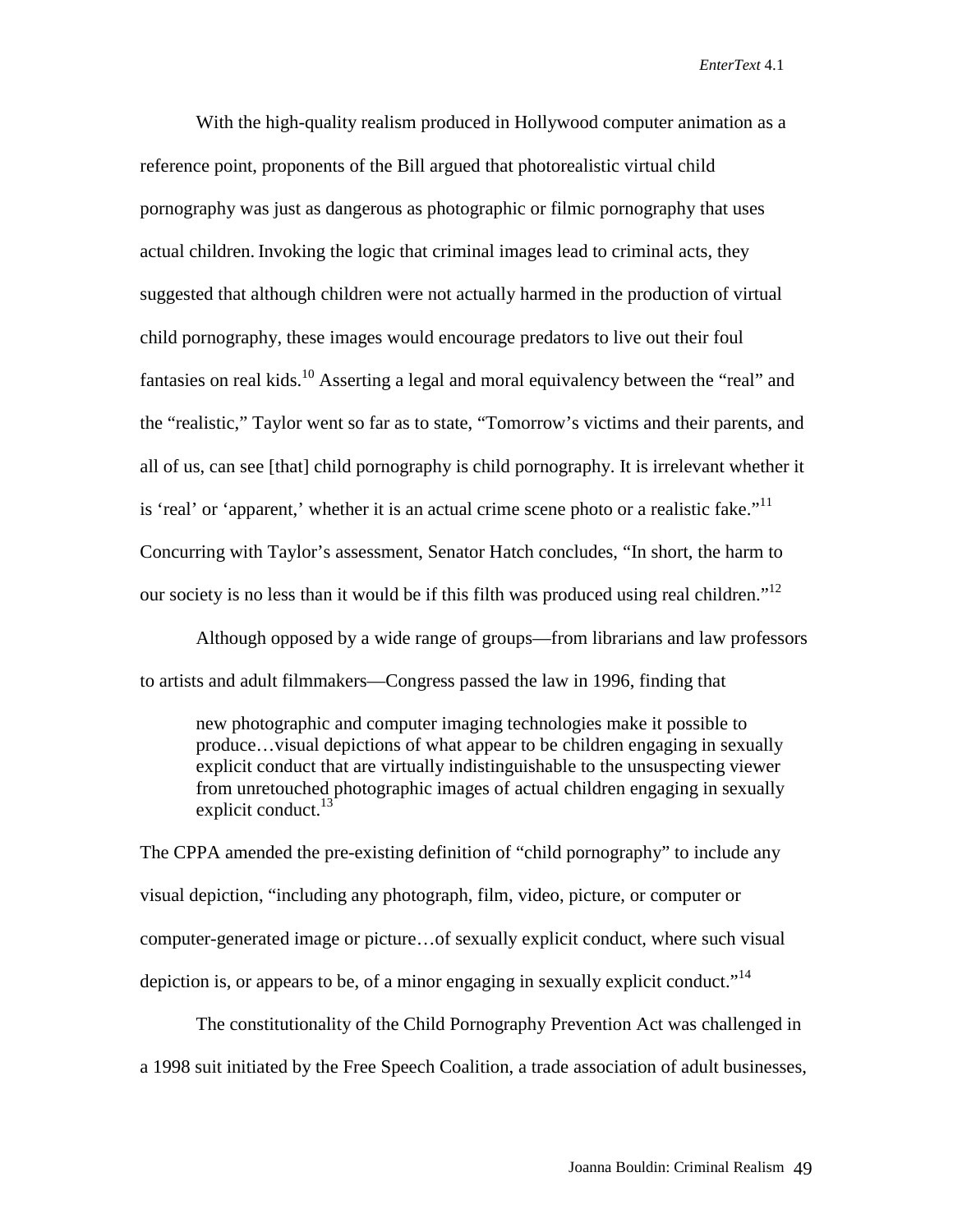as well as by a few independent artists. The plaintiffs argued that the language of the law was overly broad and that it would have a chilling effect on the production of works that *are* or should be protected by the First Amendment. This would include films featuring adults playing the role of minors, such as Sam Mendes' *American Beauty* (1999) or Franco Zeffirelli's *Romeo and Juliet* (1968).

In addition, as Donald W. Molloy (United States District Judge for the District of Montana) observed, the 1996 law did not simply update the law to keep pace with advances in technology, it fundamentally changed the course and scope of child pornography legislation.

The regulation direction shifted from defining child pornography in terms of the harm inflicted upon real children to a determination that child pornography was evil in and of itself... The new law sought to stifle the use of technology for evil purposes… Images that are, or can be, entirely the product of the mind are criminalized.<sup>15</sup>

Rather than criminalising the image that provides evidence of a criminal act, the new law criminalised the image that provides evidence of an unpopular desire.

In April of 2002 the United States Supreme Court agreed with Judge Molloy, stating that the ban on virtual child pornography was unconstitutional. The Majority Opinion issued by Justice Kennedy asserted that the Child Pornography Prevention Act prohibited speech that recorded no crime and created no victims by its production. He argued that the causal link the Government was asserting between the creation of the images and the instigation of actual child abuse was contingent and indirect and that the harm they were alleging "does not necessarily follow from the speech, but depends upon some unquantified potential for subsequent criminal acts."<sup>16</sup> Kennedy rejected the supposition that virtual pornographic images of children should be outlawed simply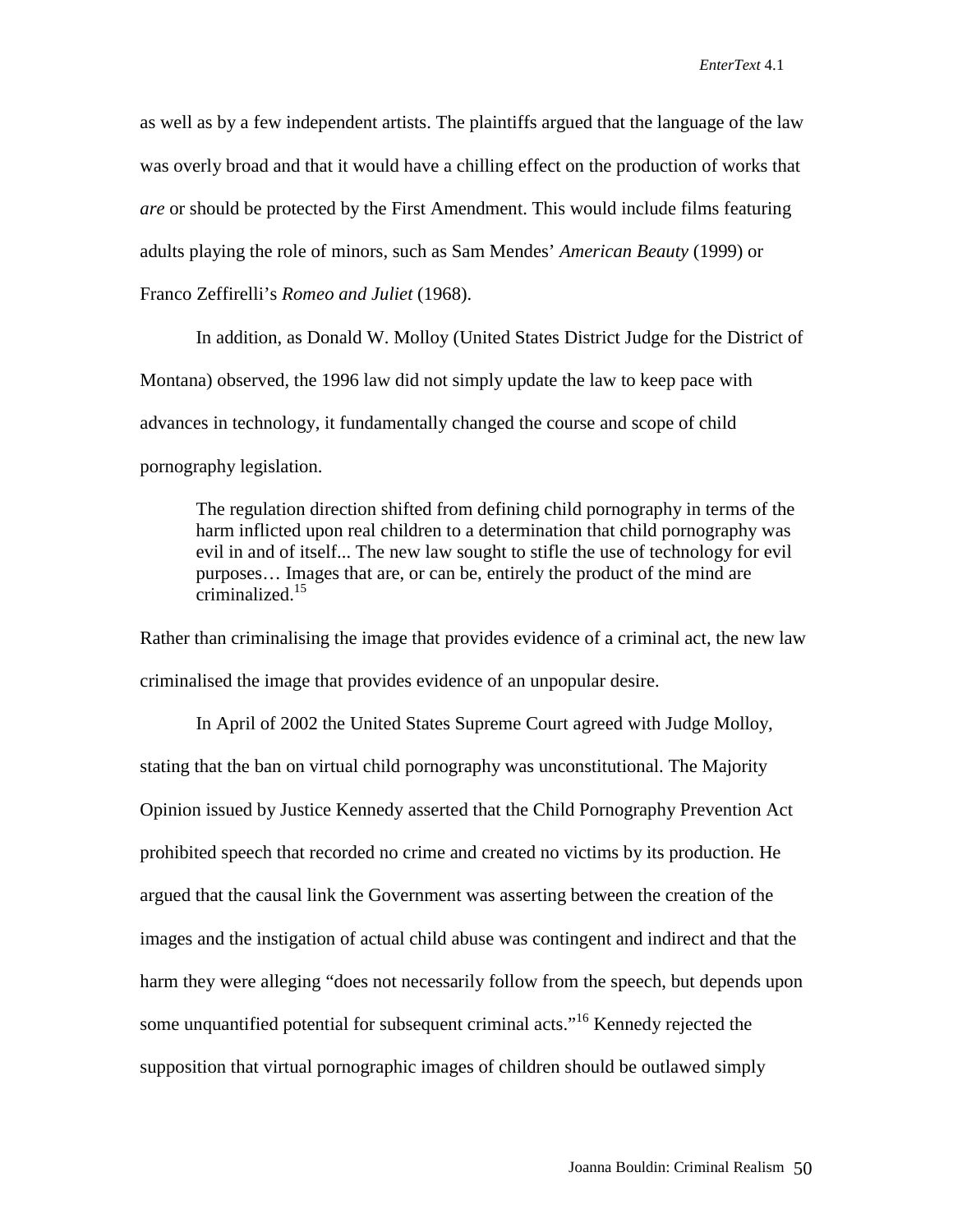because they possessed the same aesthetic qualities (i.e. photographic realism) as photographs or live-action film. "Protected speech," he wrote, "does not become unprotected merely because it resembles the latter."<sup>17</sup>

### **In defence of the photographic**

There are a number of interesting issues that one could explore in a critical analysis of the virtual child pornography debate. On one level, the controversy is evidence of a deep cultural anxiety around the figure of the child and contemporary constructions of childhood sexual innocence. On another level, the law provides a telling example of the extensive structural mechanisms our society develops for the control and regulation of sexuality and desire. It would also be interesting to explore the historically cyclical nature of the technophobic rhetoric used to condemn the new digital imaging technologies (rhetoric which, ironically, is quite similar to that used to describe the potential dangers of photography over one hundred and fifty years ago). This analysis, however, will focus on the way in which the legal furore that raged around virtual child pornography is an expression of a more general cultural anxiety regarding the shift from photographically recorded still and moving images to the digitally created image.

The testimony of Mr. Taylor, the lawyer cited previously, provides numerous examples of this anxiety. Taylor warns members of the House Judiciary Committee of the terrifying technological advances that await us. He describes computer images that "can and will be made to look so real that the eye cannot tell the difference" and virtual reality experiences designed to trick the eye and "fool the senses."

It has been true up to this point in history that no painting or artistic skill or early computer graphics techniques could create an image that was imperceptibly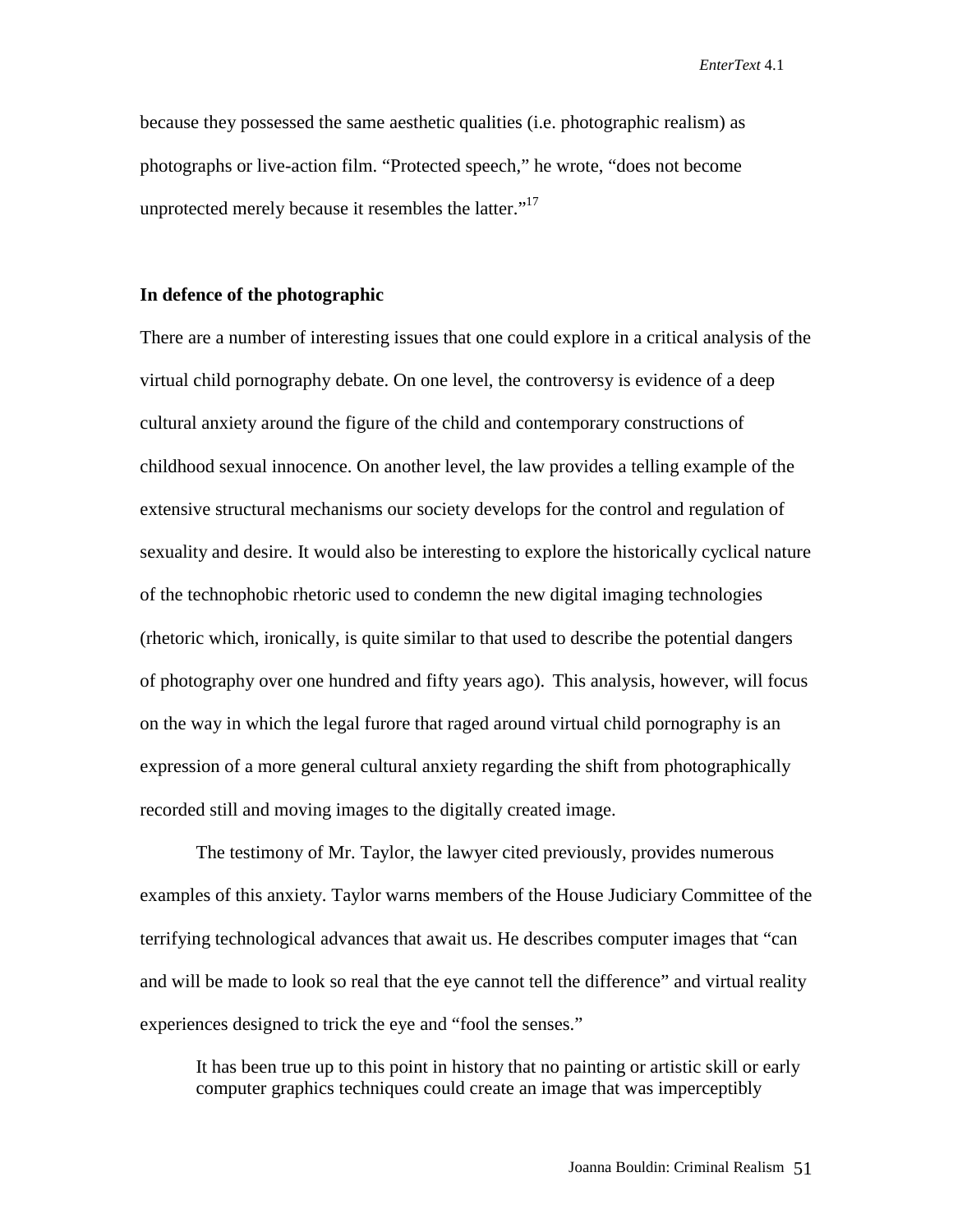indistinguishable from an actual person engaged in past actions. The material could and did "speak for itself"… It is conceivable that the day is here or near when common knowledge proves that computers can do the sleight of hand that tricks the eye and confounds the mind of the viewer… The real and the apparent become... equally dangerous...<sup>18</sup>

Beneath the generalised technophobia of Taylor's testimony—which speaks of a technological black magic, a digital sorcery all the more dangerous because of its easy availability and democratic nature—we can discern a very palpable fear regarding the possible effect new digital imaging technologies could have on his relationship to the image-world and everyday experience. For Taylor, the potential *indistinguishability* of the photorealistic digital image has initiated a disorienting loss of faith—a loss of faith in the evidentiary and indexical nature of the photographic, in the notion that vision can provide us with objective knowledge of and control over the world around us, and in his own ability to determine truth from fiction. Taylor's fear and frustration is not solely with a world in which the paedophile eludes control, but a world in which seeing is no longer necessarily believing.

### **The persistent power of the photographic**

The passion with which Taylor defends the ontological certainty of the photographic, while simultaneously warning about the dangers of the digital, is evidence of the continued power of the photographic in what some have called the *post-photographic* era. In contrast to the "magical" and deceptive digital technologies described by Taylor, Hatch, and other supporters of the CPPA, photographic technologies—including both the still and moving image<sup>19</sup>—have tended to possess an aura of objectivity and truthfulness. Media scholars such as Susan Sontag and William Mitchell have discussed the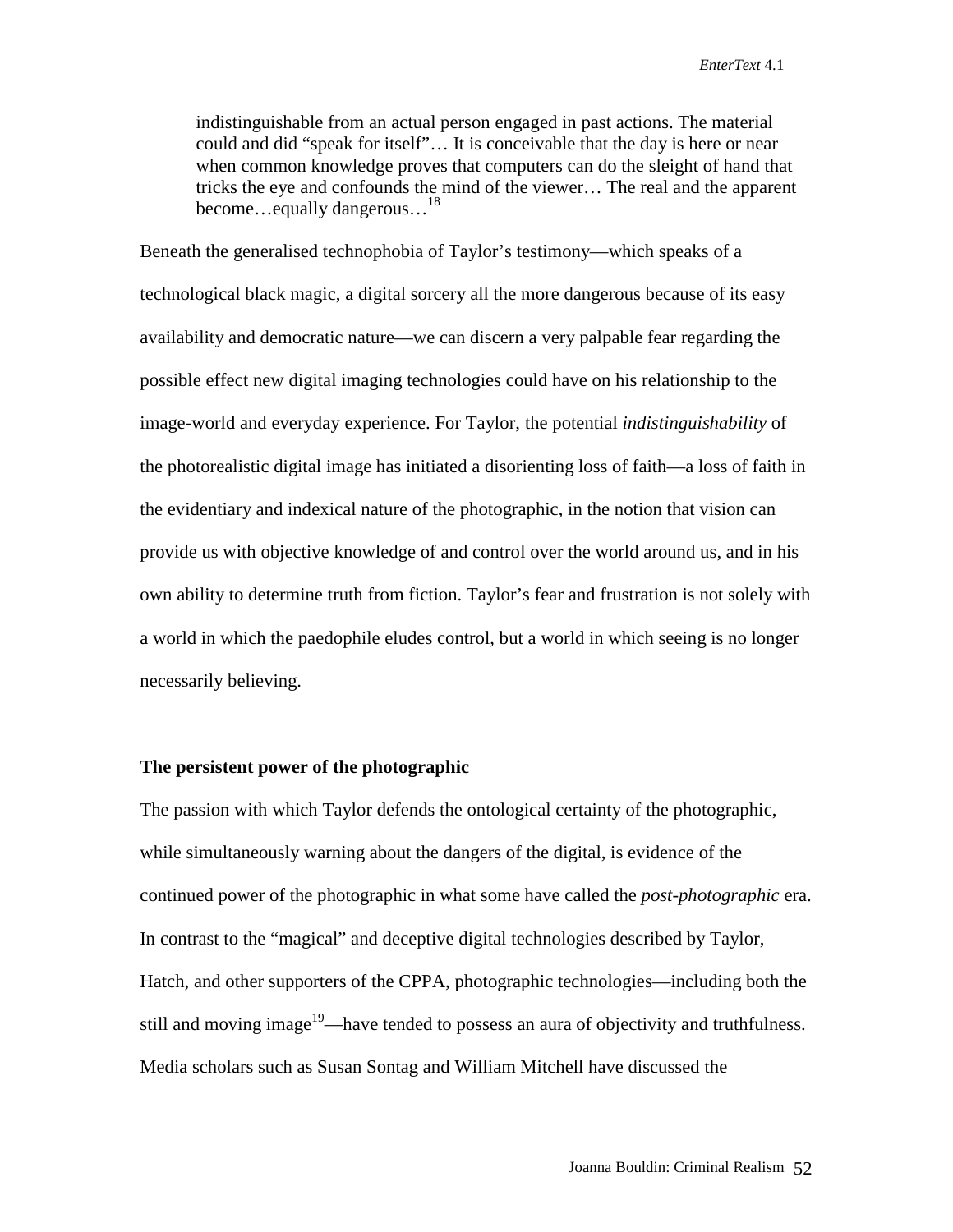ideological power that the photographic draws from its supposedly evidentiary and indexical nature.<sup>20</sup> Writing in 1973, Sontag asserts that photographic images have virtually unlimited authority in a modern society and the scope of this authority, she argues, "stems from the properties peculiar to images taken by cameras." 21 As William Mitchell so aptly describes

The photograph is fossilized light, and its aura of superior evidential efficacy has frequently been ascribed to the special bond between fugitive reality and the permanent image that is formed at the instant of exposure. It is a direct physical imprint, like a fingerprint left at the scene of a crime or lipstick traces on your  $\text{collar}^{22}$ 

The photograph is not only assumed to possess this special, indexical bond with reality (a bond that seems to ensure the "honesty" of the image), but it is also understood as having expanded our basic ability to perceive that reality. In his famous essay, "The Work of Art in the Age of Mechanical Reproduction" Walter Benjamin describes the camera's ability to expand the human experience of perceptible reality and surgically explore this intricate world. For Benjamin, film and photography allowed a deepening of optical apperception.<sup>23</sup> "A different nature opens itself to the camera than to the naked eye...."<sup>24</sup> While psychoanalysis revealed new dimensions of depth in human consciousness, photography was able to isolate and make analysable "things which had heretofore floated along unnoticed in the broad stream of perception,"<sup>25</sup> opening up what Benjamin called the *optical unconscious*.

However, while the photographic camera created new and expanded access to the perceptible world, it also transformed the relationship between the perceiving subject and her reality. Sontag sees this relationship as bound up with notions of consumption, acquisition, possession and control. The photograph gives people an imaginary or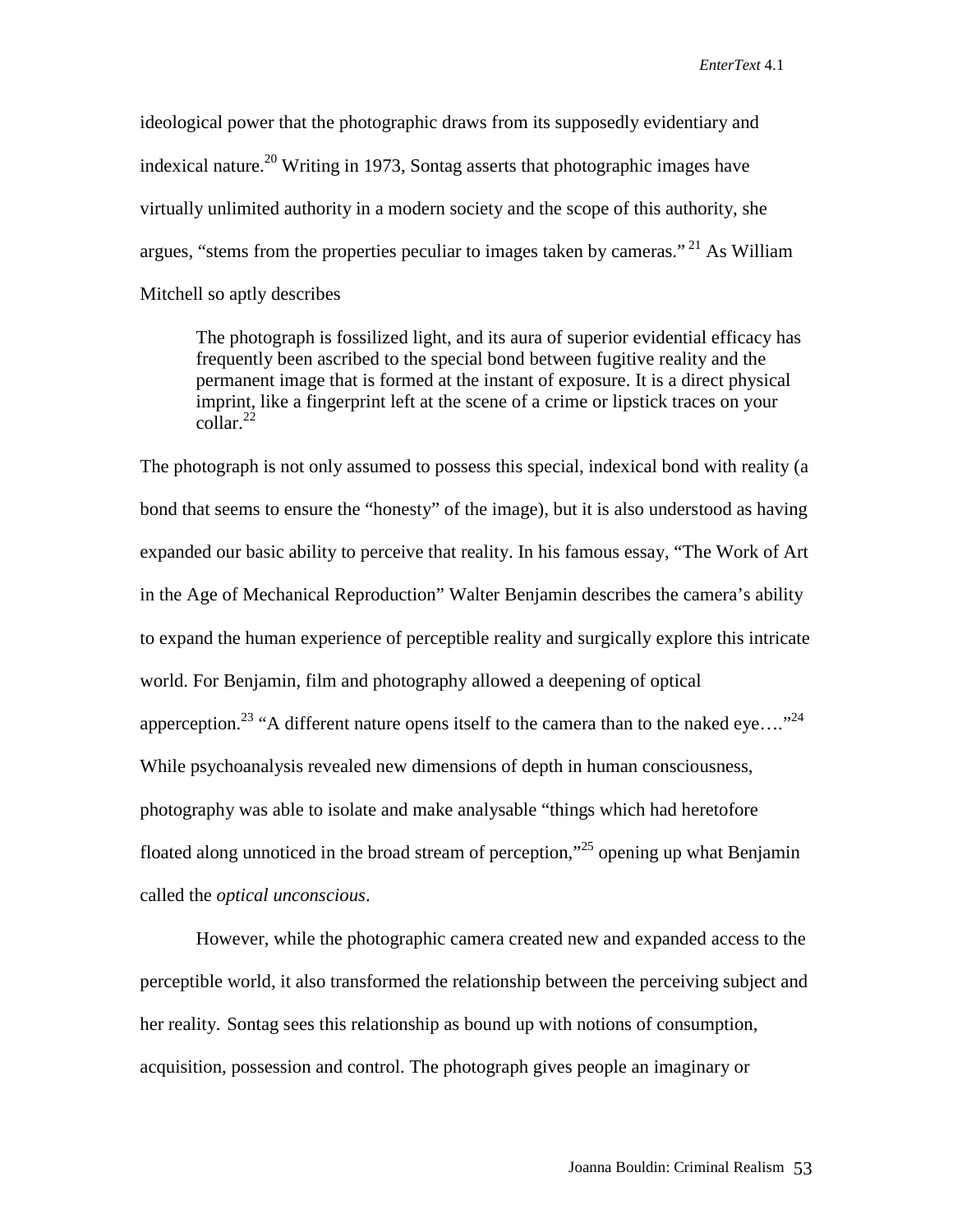symbolic sense of possession over the thing, the person, the experience, or the place it depicts.<sup>26</sup> For Sontag, the world possessed through photographs is a world reduced to fragments of information, thin slices of time and space, which can then be classified, catalogued and filed away for future reference.  $27$ 

Reality as such is redefined—as an item for exhibition, as a record for scrutiny, as a target for surveillance. The photographic exploration and duplication of the world fragments continuities and feeds the pieces into an interminable dossier, thereby providing possibilities of control that could not even be dreamed of under the earlier system of recording information: writing. $^{28}$ 

The indexicality of the photographic (its existence as a "trace" or "material vestige" of its subject), the appearance of objectivity and non-intervention, and the fact that it lent itself to classification and cataloguing made the photograph particularly well suited for "highmodernist" institutions and disciplines such as biology, anthropology, medicine, journalism, criminology and the legal system.<sup>29</sup> The connection between photography and these institutions is important because it highlights the ideological and political power of this purportedly neutral image-form. It reminds us that the photographic is not simply a technology or type of image; it is a technologised mode of perception, a culturally determined mode of seeing that has shaped the relationship between late nineteenth- and twentieth-century viewing subjects and their world. Extending human vision, which since the Enlightenment has been the privileged mode for coming to know and understand the phenomenal world, photography has provided a powerful and influential mechanism for us to see, understand, and attempt to control our world and our reality. Indeed, despite a century of critical reflection on film and photography by media theorists that has called into question its appearance of objectivity, the photographic is still a powerful force in the cultural imaginary.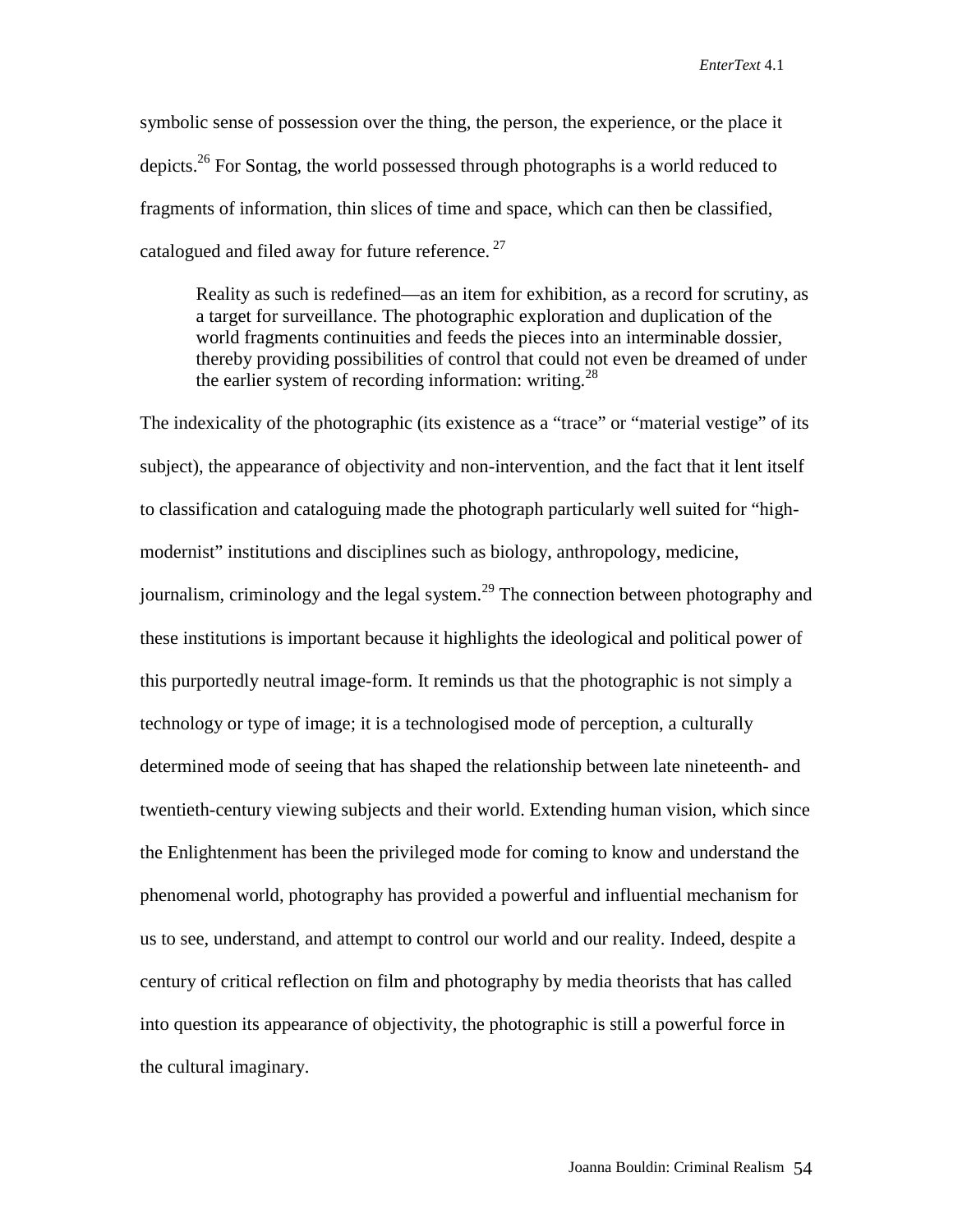### **The challenge of the post-photographic**

These reflections on the persistent ideological power of the photographic beg a few important questions. What happens when our machines of vision no longer give us access to "the truth" (or that which we accept as truth)? What happens when our technologies no longer bring us closer to "reality," but rather obscure it, replacing that which has been posited as the "real" with an indistinguishable simulation? What happens when the image that was able to reassure viewers of the existence of a stable, comprehensible reality for one hundred and fifty years is replaced by an image that severs (or at least complicates) its ties to the phenomenal world and gives no such assurance? In other words, what happens when we move from the analogue to the digital, from the photographic to the post-photographic?

 In *The Reconfigured Eye*, William Mitchell describes the implications of the shift from analogue to digital:

For a century and a half...chemical photography's temporary standardization and stabilization of the process of image making served the purposes of an era dominated by science, exploration, and industrialization... But the emergence of digital imaging has irrevocably subverted these certainties, forcing us to adopt a far more wary and more vigilant interpretive stance... An interlude of false innocence has passed. Today, as we enter the post-photographic era, we must face once again the ineradicable fragility of our ontological distinctions between the imaginary and the real, and the tragic elusiveness of the Cartesian dream.<sup>30</sup>

The sense of fear and anxiety regarding this challenge to the photographic, which is quite evident in Taylor's comments, is not new, nor is it unique to the virtual child pornography controversy. For the last two decades film and media scholars, cultural critics, and theorists of new technology have been exploring the vast implications of this shift. In 1982 a minor scandal developed around the digitally altered image of the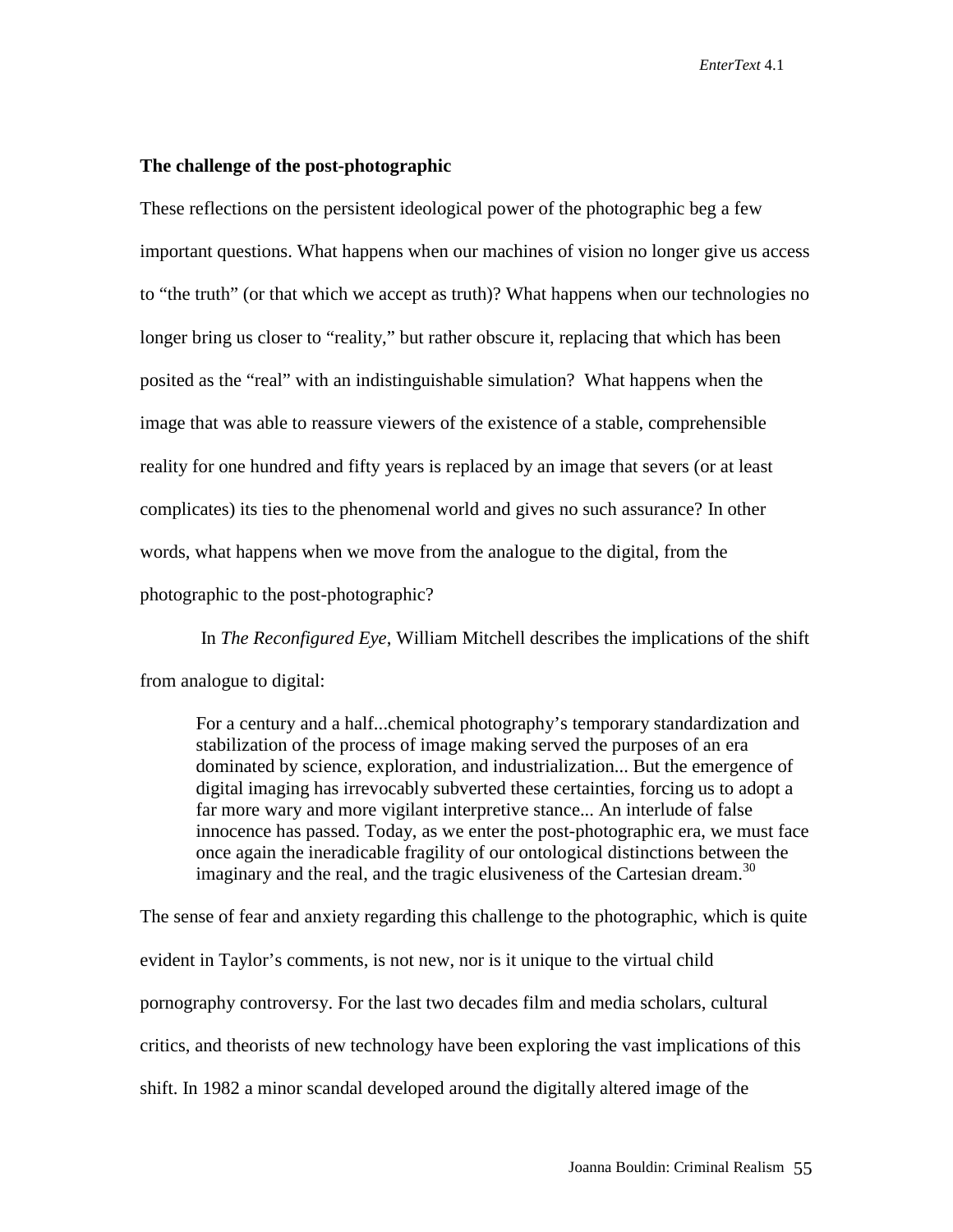pyramids at Giza featured on the February 1982 cover of *National Geographic*.

Apparently the pyramids were situated too far apart to fit on the magazine cover, so the original image was digitally altered to fit them on the page. Kevin Robins suggests that "alterations" and deceptions such as this affect the basic status of the photographic image. He writes:

the status of the photographic document as evidence is thus called into doubt. Whole new vistas are opened up for the manufacture of fakes, fabrications and misinformation. The relationship between the photographic image and the "real world" is subverted. $31$ 

By 1990 even the *New York Times* was predicting that the reign of the photographic was ending, as well as the viewing subject it constructs. Suggesting that the time is near when readers of magazines and newspapers will know that they cannot rely on the image to be genuine, the columnist concludes, "In short, photographs will not seem as real as they once did."<sup>32</sup> The digital image is, as Peter Lunenfeld asserts, the "dubiative image,"<sup>33</sup> the image "inclined or given to doubt."34 However, because the photo*realistic* image has become virtually indistinguishable from the photo*graphic* image, its dubiousness has infected the photographic, undermining our faith in its veracity.

Although the shift from analogue to digital, from indexical to "dubiative," has been framed in terms of loss, mistrust, and insecurity in the context of child pornography law, not everyone conceives of this shift as a negative development. Indeed, given the centrality of photography in various historical systems of domination—from the colonialist agenda of nineteenth-century anthropology to the racist logic of twentiethcentury eugenics—there are many who think the digital image offers the possibility of demystifying the photographic, problematising its false truth claims and revealing the ways in which it, too, is a deeply dubious image. Rejoicing in the subversive potential of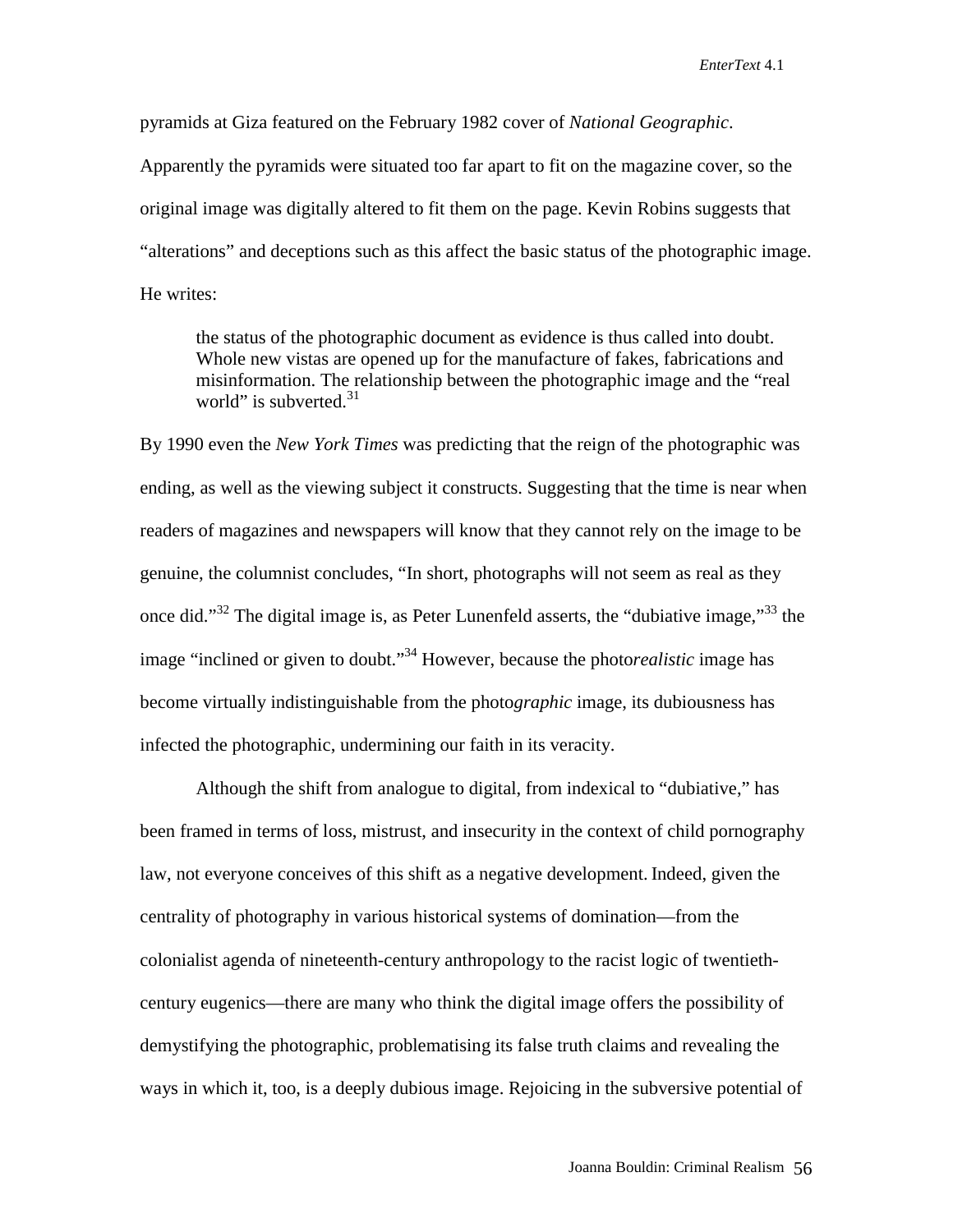the digital image, Mitchell sees the emergence of digital imaging as "a welcome opportunity to expose the aporias in photography's construction of the visual world, to deconstruct the very ideas of photographic objectivity and closure, and to resist what has become an increasingly sclerotic pictorial tradition."<sup>35</sup>

However, Mitchell also observes that individuals embedded in the institutions whose viability is based on the reliability of the recording instrument, such as the criminal justice system, will vigorously defend the "hegemony of the standard photographic image."<sup>36</sup> And, in fact, this is precisely what we see in the U.S. Government's case supporting the Child Pornography Prevention Act. In an effort to deal with the dilemma posed by the indiscernibility of the digital, the CPPA attempts, both literally and figuratively, to criminalise the digital image and the aesthetic of photorealism.

## **Counterfeit Realism**

After reviewing the testimony before Congress, the text of the law, as well as the various judicial responses, it becomes apparent that the 1996 Child Pornography Prevention Act was an attempt to establish a legal threshold for digital realism (beyond which the image becomes dangerous and therefore criminal). Although overtly designed to curb the sexual abuse of children, digital photorealism is, in fact, the prime target of the CPPA. According to this law a sexually explicit animated cartoon made using traditional methods (such as cel animation) would remain a protected form of speech; however if the animator chose to depict the same material using photorealistic computer animation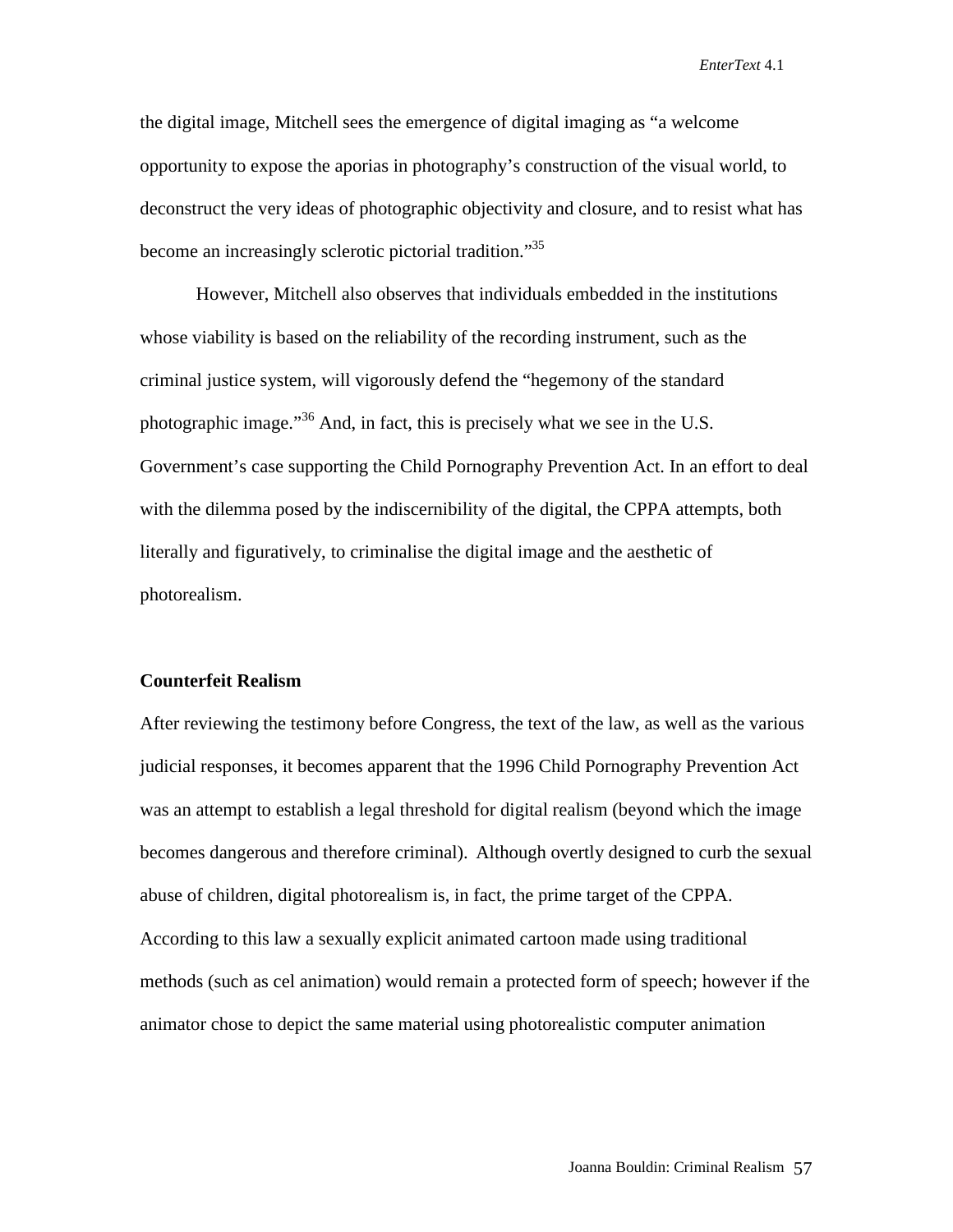techniques it would be considered a criminal image. Critiquing the logic of this law, Judge Molloy observes:

The danger with [the State's] analysis is that it suggests that the more realistic an imaginary creation is, the less protection it is entitled to under the First Amendment. This is not because of any harm caused in its creation, rather it is because of the consequences of its purported reality.<sup>37</sup>

Ironically, the rhetoric of hyperrealism that is deployed by the entertainment industry to promote new films and video games featuring the latest computer animation technologies is used by opponents of virtual child pornography to condemn those same technologies. The *photographic realism* lauded as an aesthetic and technological triumph in entertainment circles is, in the legal milieu, re-figured as kind of *criminal realism*.

Bruce Taylor's testimony illustrates one strategy used by the State to conceptualise the criminality of this aesthetic. In his presentation to the Senate Committee, Taylor explicitly discusses the photorealistic digital image as a form of counterfeit. In fact, he goes so far as to invoke federal counterfeiting and false representation statutes applicable to money, stamps, and passports in relation to photorealistic images and "apparent" or "counterfeit child pornography."<sup>38</sup> The qualities of the photoreal image that seemed to provoke the most anxiety in Taylor, Hatch, Jepsen and others—namely its indistinguishability, dubiousness, and potential for deception are captured by the legal concept of the counterfeit.

To counterfeit is to make a realistic copy of something in order to defraud or deceive; an essential component of the offence is its ability to make people think or experience the counterfeit *as if it were real*. Proponents of the CPPA argued that virtual child pornography possesses such a deceptive capacity. "If a computer generated counterfeit picture of a child engaged in sex is so good a fake that you cannot tell by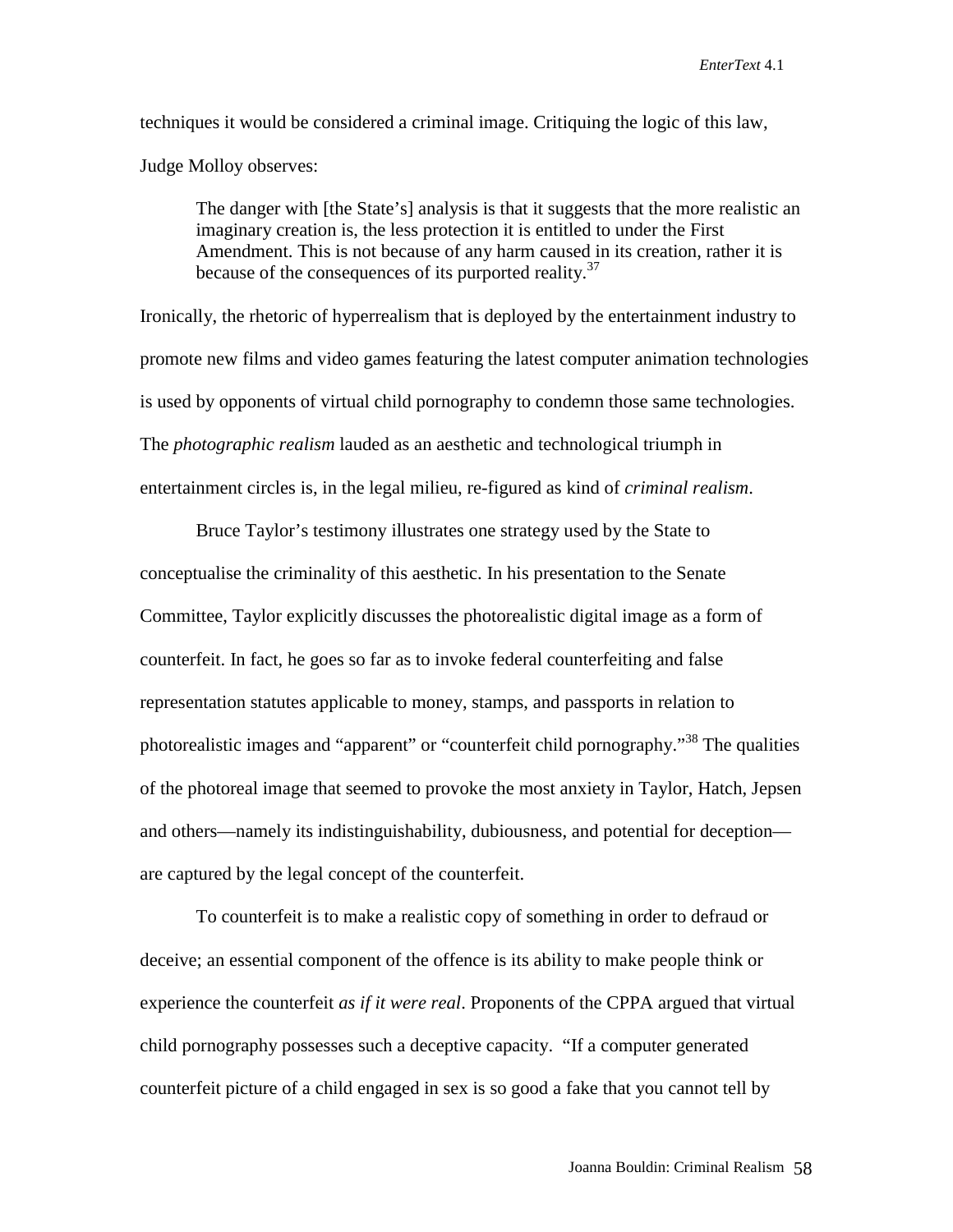looking at it, then police, courts, and indeed paedophiles and seduced children would also be unable to know the difference."<sup>39</sup> For Taylor, the deception of the counterfeit image functions on two different levels. On the one hand, the counterfeit image deceives the "unsuspecting" viewer—the seduced child, the police, and the court. On the other hand, the counterfeit image allows the complicit viewer—the paedophile—to engage in a kind of self-deception that the CPPA ultimately hopes to eliminate. I would suggest that what is so deeply offensive to Taylor about these counterfeit images is that they allow the paedophile to experience them as if they were real, turning their dangerous fantasies into a kind of phenomenal reality.

#### **Innocence Lost: The dangerous image/imagination**

In addition to the literally criminal status attached to digital photorealism in this law, the criminalisation of digital imaging technologies also occurs on a rhetorical level. A powerful correspondence emerges in the discursive constructions of the paedophile and the digital image, both of which are described as morally corrupt and potentially dangerous. The same rhetoric used to condemn the individual is used to condemn the image. Degenerate in its apparent compliance with a deviant imagination, dangerous in its invisibility and ubiquity, predatory in its attack on our faith in photographic veracity, the criminal image is merged with the criminal mind.<sup>40</sup>

In a similar manoeuvre, the body of the child and the photographic image are also coupled in the rhetoric of the virtual child pornography debate. Nostalgic conceptions of childhood innocence are mapped onto the supposedly more innocent and more honest media of live-action film and chemical photography.<sup>41</sup> Marvelling at the disturbing power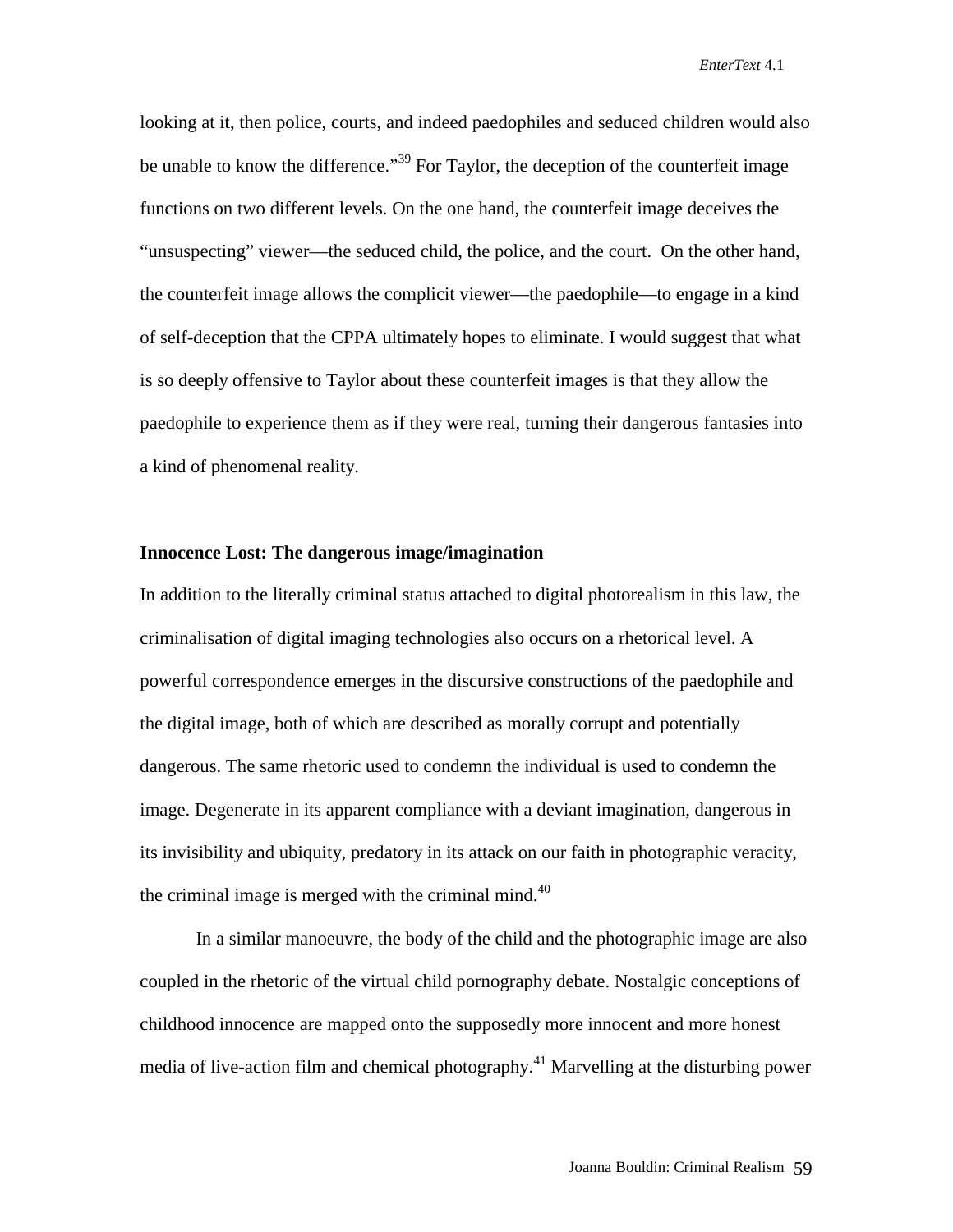of contemporary technology to produce customised pornography, Senator Hatch notes, "Computers can even be used to alter perfectly innocent pictures or videos of children, to create visual depictions of those children engaging in sexual conduct.<sup> $1/42$ </sup> Interestingly, Hatch seems to be concerned for both the innocence of the children as well as the innocence of the pictures that are threatened by the technology-wielding paedophile. Fighting to defend what Mitchell astutely identified as the "false innocence" of the photographic, proponents of the CPPA posit both the child and photograph as victims of virtual child pornographers.

Beyond this symbolic or rhetorical association, however, a more intimate and seemingly *ontological* connection is forged between the photograph and the child. This ontological linkage can be seen most clearly in discussions of the morphing technology Hatch referenced above. The ban on morphed images—photos of actual children that are digitally altered to appear as if they are engaged in sexually explicit acts—was not challenged by the Free Speech Coalition's appeal. The 2002 Supreme Court ruling, while overturning the ban on totally virtual, digital child pornography, upheld the ban on the digitally morphed photographic image. According to the High Court, the rationale for distinguishing between the morphed image and the fully virtual image is that although no children are abused in the creation of either image, the specific children who are represented in morphed images may suffer subsequent harm due to the fact that it *appears* to be a record of a prior act. Although there is evidence to suggest that such subsequent harm is a possibility, thus justifying the perpetuation of this ban, I would suggest that this is not the only motivation. The ban not only protects the child, but the remnants of the photographic as well. $^{43}$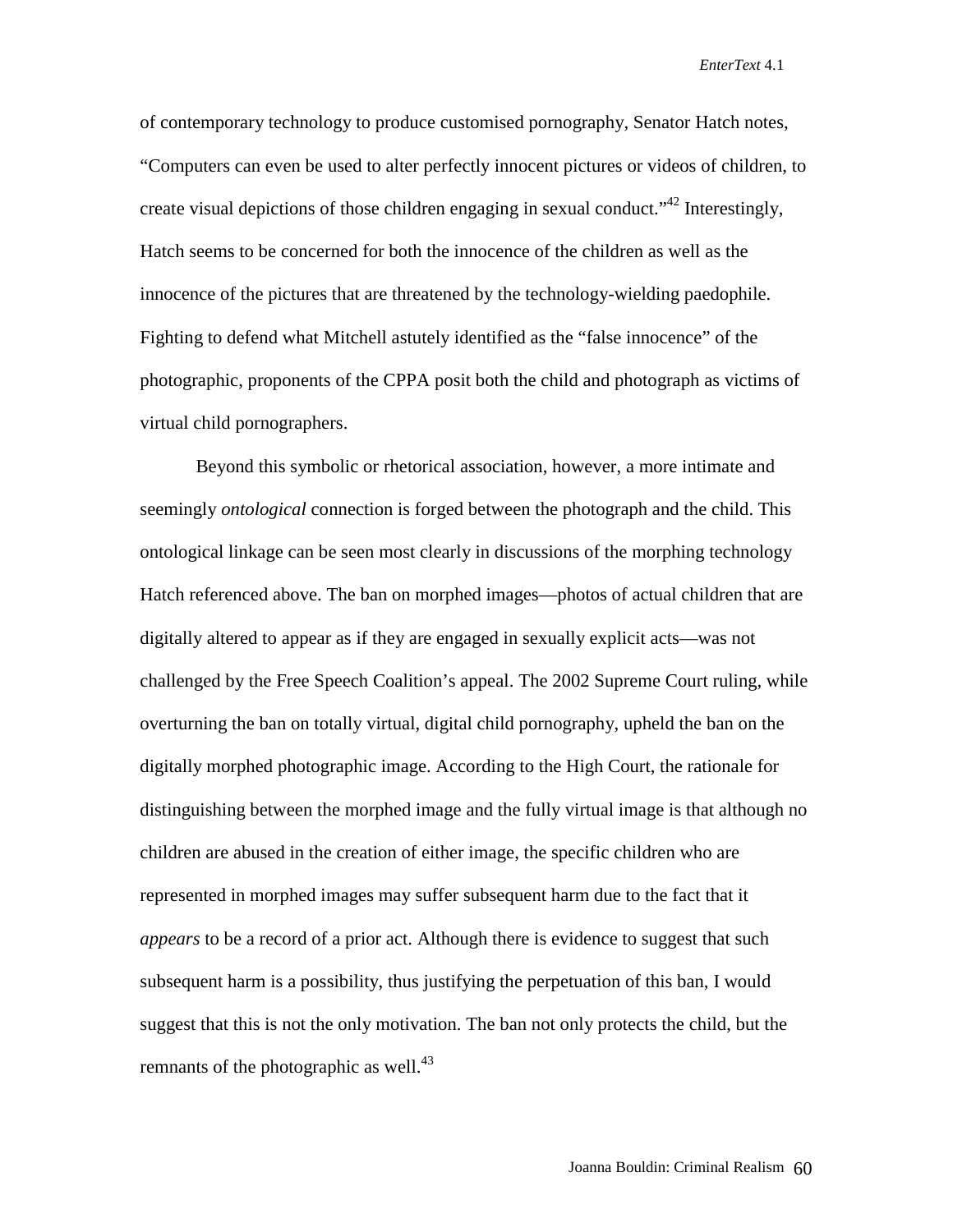As discussed earlier, the indexical quality of the photograph—its almost physical connection to the object it depicts—has long engendered a sense of intimacy, a sense of closeness and proximity between image and object. In his famous essay "The Ontology of the Photographic Image," Andre Bazin describes the photographic process as involving a transfer of reality from the original object to its copy; this process allows the image to, in an almost literal or material sense, *become* the original.

Only a photographic lens can give us the kind of image of the object that is capable of satisfying the deep need man has to substitute for it something more than a mere approximation, a kind of decal or transfer. The photographic image is the object itself, the object freed from the conditions of time and space that govern it. $44$ 

For Bazin, photographic indexicality allows the image to, in a sense, become the object itself.<sup>45</sup> Reiterating Bazin's point, John Berger has argued that the tenacious adherence of the referent to the photograph is a definitive characteristic of the medium. In the case of the morphed photograph, it is the body of the child that tenaciously adheres to the photograph. Ultimately, what I am suggesting is that, in the emotionally loaded visual and conceptual space of the morphed pornographic image, there is an ontological collapsing of the photographic and the child. Although the child is not actually harmed in the production of the morphed image, the indexical nature of the photograph summons the body of the child, establishing a material and emotional proximity between the two. The digital manipulation of the photograph is experienced as not only a violation of the photographic, but also a violation of the child itself.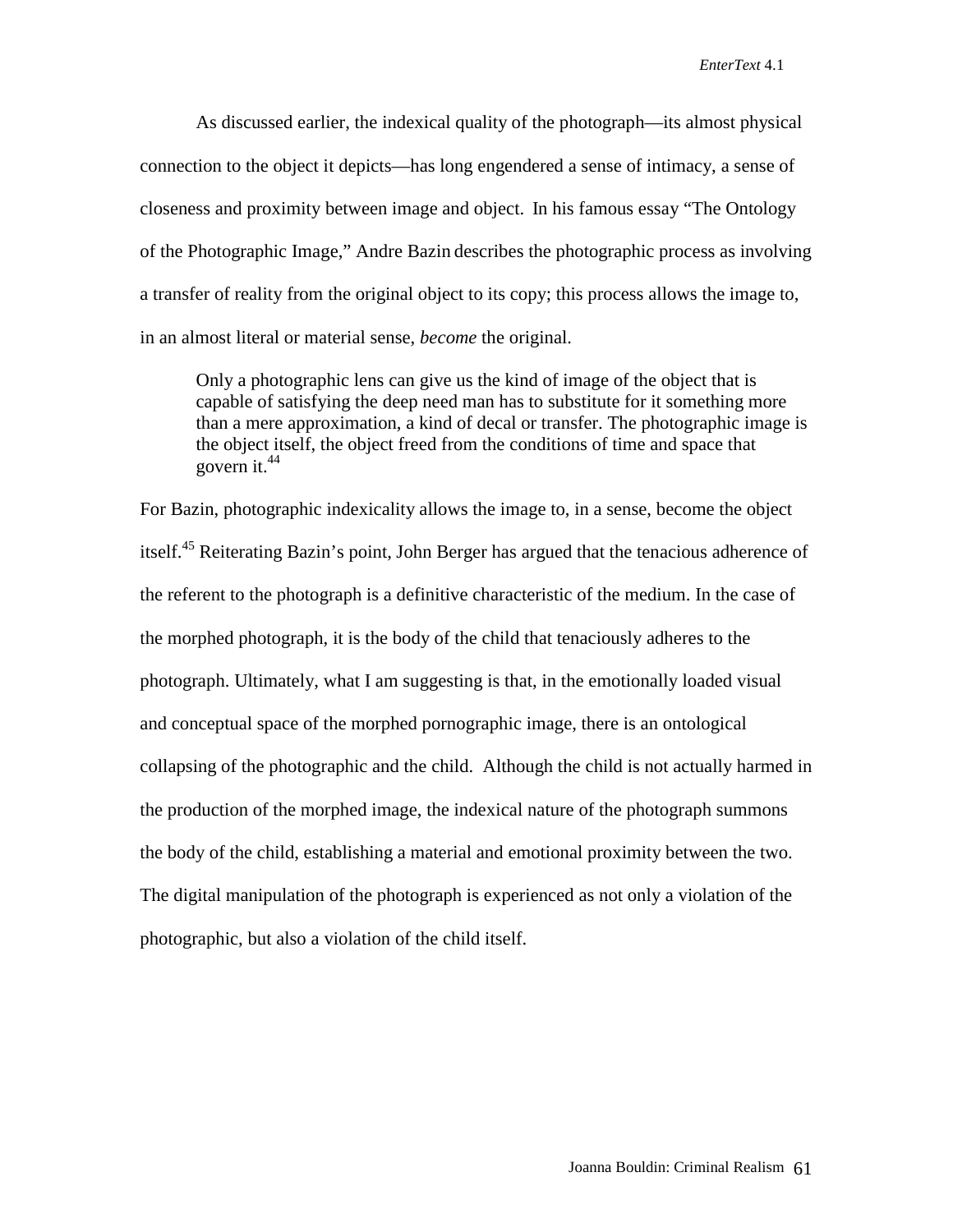## **Conclusion**

The ban on the morphed image provides yet another illustration of the fact that the CPPA was not only designed to protect children, but to defend the photographic's claim as the aesthetic of the "real" and to safeguard viewers from the unsettling possibilities of the digital. As the animated body encroaches upon the real body and as the digital image encroaches upon the photographic, we are seeing an attempt to legislate and control the shifting relationships between these bodies and images. In this case, as I have argued, we see these anxieties being dealt with through a criminalisation of new imaging technologies and the *counterfeit realism* they produce. As Harris Mirkin observes, while some countries have used the threat of forbidden political ideas as the impetus to place controls on new technologies, "In the United States attempts at control have focused on sexual images, and the issue is being used to bring the structure of the new information technologies under the control of regulators."<sup>46</sup> Thus, while this legislation may represent a justifiable attempt to deal with the impact that new technologies may have on our ability to protect children and prosecute criminals, we must also understand that this legislation is an important arena in which our society is determining its relationship to its new technologies and a powerful forum in which a means for controlling those technologies and their products will be decided.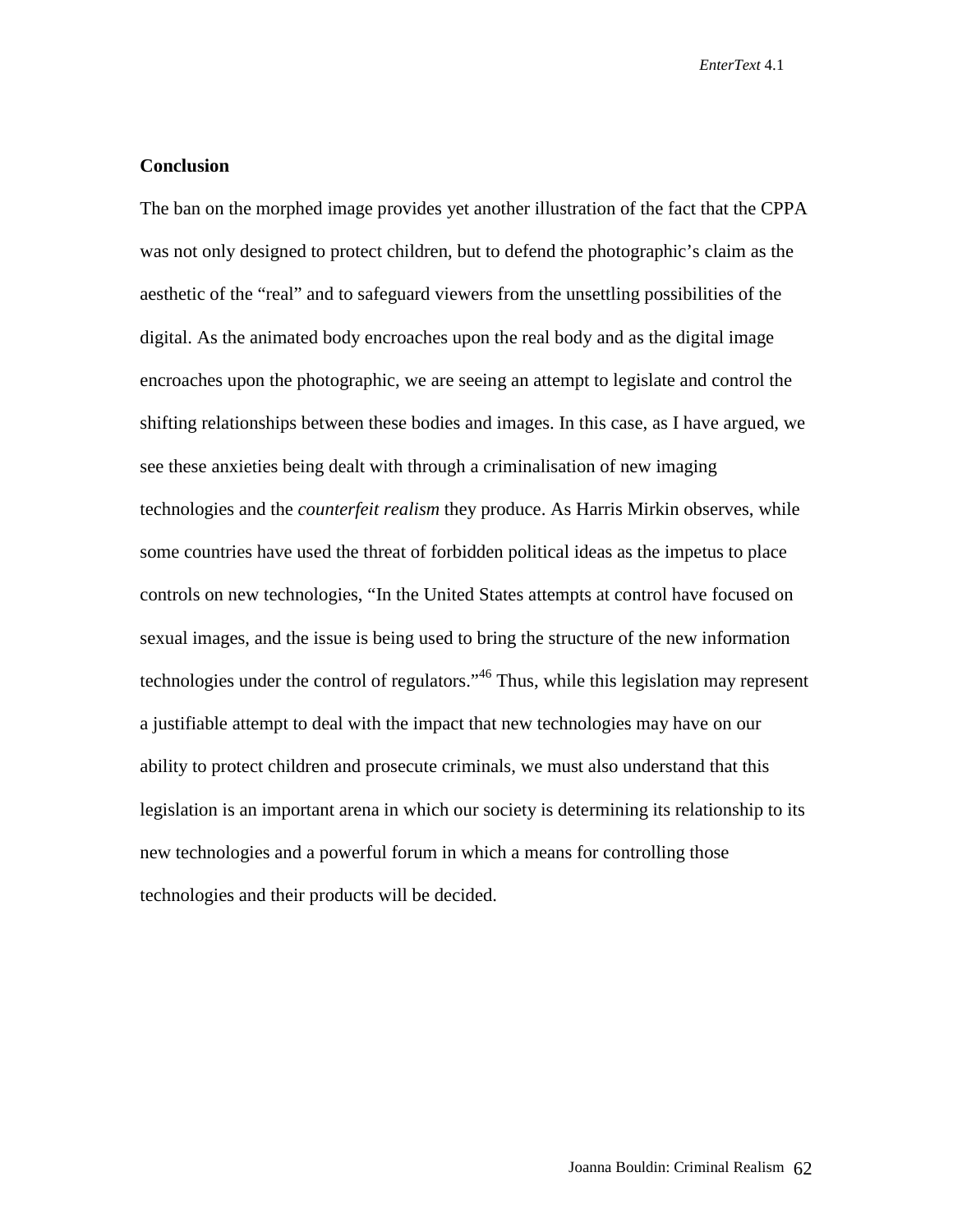#### **Notes**

1 Guy Debord, *Society of the Spectacle* (Detroit: Black & Red, 1970).

<sup>2</sup> The British act defined "pseudo-photograph" as "an image, whether made by computer-graphics or otherwise howsoever, which appears to be a photograph." Testimony of Bruce A. Taylor, President and Chief Counsel of the National Law Center for Children and Families. Senate Committee on the Judiciary, *The Child Pornography Prevention Act of 1995: Hearing on S. 1237*, 4 and 5 June 1996.

3 P.J. Huffstutter, "Virtual Porn: Born of Digital Wizardry," *Los Angeles Times* (April 17, 2002), A1, 14.

<sup>4</sup> *New York v. Ferber*, 102 U.S. Supreme Court (1982).

 $<sup>5</sup>$  Of course, the notion that the photograph can somehow exist as unquestionable evidence is already a</sup> problematic notion. Take for example the case in which a parent's photograph of a naked child is interpreted as "evidence" of abuse.

6 William Mitchell, *The Reconfigured Eye: Visual Truth in the Post-Photographic Era* (Cambridge, Massachusetts: The MIT Press, 1992), 17.

7 Statement of Senator Orrin G. Hatch. Senate Committee on the Judiciary, *The Child Pornography Prevention Act of 1995: Hearing on S. 1237*, 4 June 1996.

<sup>8</sup> Testimony of Bruce A. Taylor, President and Chief Counsel of the National Law Center for Children and Families. Senate Committee on the Judiciary, *The Child Pornography Prevention Act of 1995: Hearing on S. 1237*, 4 and 5 June 1996.

9 Statement of Dee Jepsen, President, "Enough is Enough!" Senate Committee on the Judiciary, *The Child Pornography Prevention Act of 1995: Hearing on S. 1237*, 4 June 1996.

 $10$  They also argued that the images would be used to seduce children. Apparently showing children pornography is a common way that sexual predators convince their young victims to participate in the acts, making them feel that it is acceptable behaviour.

<sup>11</sup> Testimony of Bruce A. Taylor, President and Chief Counsel of the National Law Center for Children and Families. Senate Committee on the Judiciary, *The Child Pornography Prevention Act of 1995: Hearing on S. 1237*, 4 and 5 June 1996.

<sup>12</sup> Statement of Senator Orrin G. Hatch. Senate Committee on the Judiciary, *The Child Pornography Prevention Act of 1995: Hearing on S. 1237*, 4 June 1996.

A final argument made by supporters of the CPPA was that legalising virtual child pornography would make prosecuting child pornographers more difficult, supplying defendants with an automatic reasonable doubt defence. The government would be required to prove, beyond a reasonable doubt, that the images used to convict child pornographers are depictions of actual children in order to disprove the possibility that the images were computer-generated (and thus legal). To support their argument they cite a 1995 case (United States v. Kimbrough) in which a defence witness provided expert testimony asserting that computers had the ability to create images that were "undetectably identical to actual child pornography and, therefore, the jury could not be sure that the pictures in that case were of actual children."

 $13$  S. 1237, 1995, Date of Introduction September 19, 1995, Date of Version, August 1, 1996, Section 2, Findings.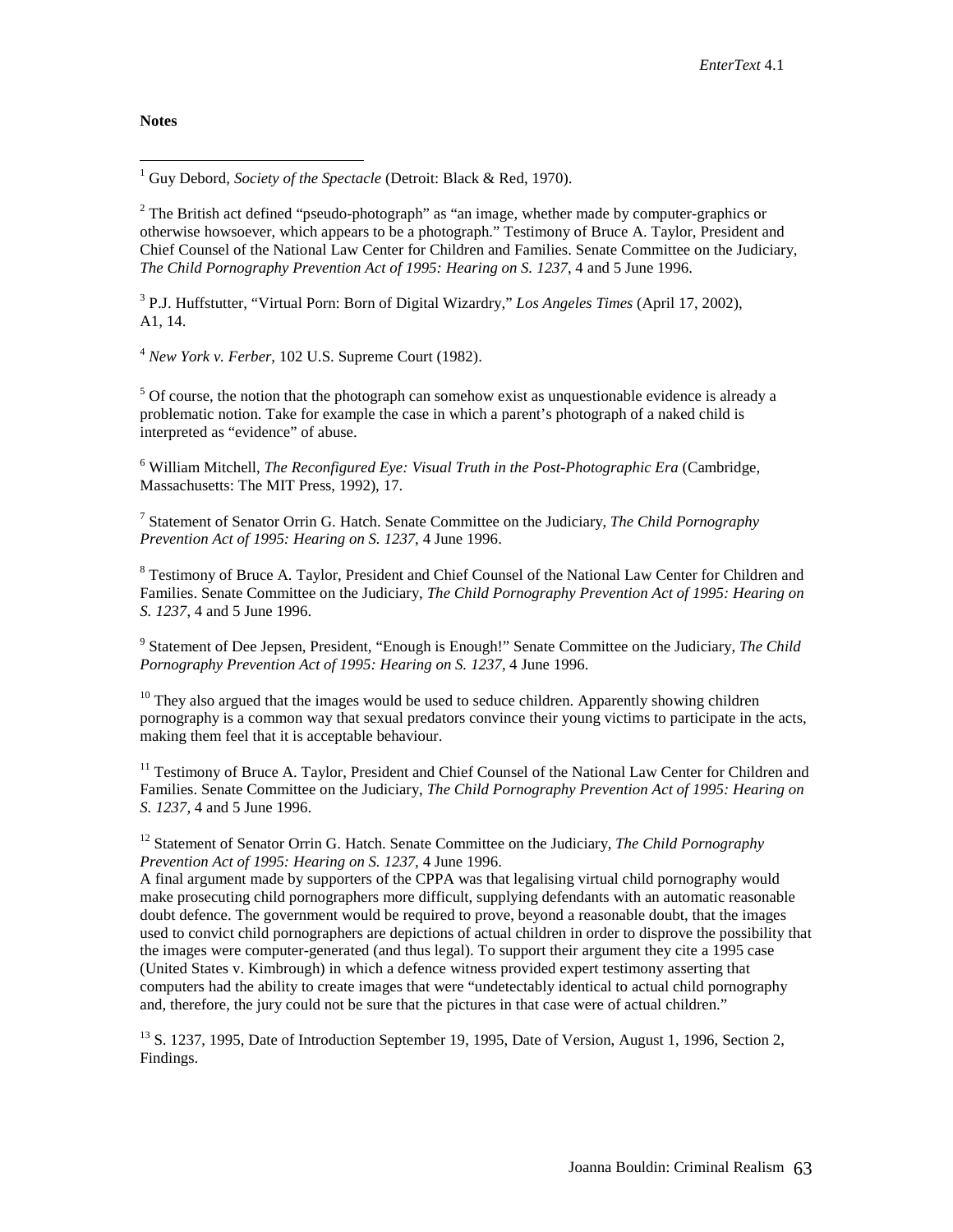<sup>14</sup> S. 1237, 1995, Date of Introduction September 19, 1995, Date of Version, August 1, 1996, Section 3, Definitions.

15 Opinion of Donald W. Molloy, Unites States Court of Appeals for the Ninth Circuit, on *The Free Speech Coalition, Plaintiffs-Appellants, v. Janet Reno, Attorney General, United States Department of Justice, Defendants-Appellees* (Argued March 10, 1998, Filed December 17, 1999).

16 Opinion of Justice Kennedy, 122 Supreme Court of the United States, on *John D. Ashcroft, Attorney General, et al., Petitioners v. The Free Speech Coalition et al*., (Argued October 30, 2001, Decided April 16, 2002.)

 $17$  Ibid.

<sup>18</sup> Testimony of Bruce A. Taylor, President and Chief Counsel of the National Law Center for Children and Families. Senate Committee on the Judiciary, *The Child Pornography Prevention Act of 1995: Hearing on S. 1237*, 4 and 5 June 1996.

<sup>19</sup> At this point I feel the need to clarify the terms of my analysis. My use of the term *photographic* includes both still photography and motion pictures, i.e. all images captured through the processes of chemical photography. In what follows I will outline certain qualities of the photographic, for example its indexicality, its alleged objectivity, and its easy appropriation by regulatory institutions such as the criminal justice system. Although I think it is important to make this more general argument about the power of the photographic in the popular imagination, it is also important to acknowledge the historical, technical, and experiential specificities of various photographic media.

 $20$  For more on the indexical nature of photography and film, see Andre Bazin, "The Ontology of the Photographic Image," in *What is Cinema? Vol. 1* (Berkeley: University of California Press, 1967); Roland Barthes, *Camera Lucida: Reflections on Photography* (New York: Hill and Wang, 1980); and Bill Nichols, *Representing Reality: Issues and Concepts in Documentary* (Bloomington: Indiana University Press, 1991).

21 Susan Sontag, *On Photography* (New York: Anchor Books Doubleday, 1977), 153.

 $22$  Mitchell, 24.

23 Walter Benjamin, "The Work of Art in the Age of Mechanical Reproduction," in *Illuminations*, ed. Hannah Arendt (New York: Schocken Books, 1955), 235.

 $^{24}$  Ibid, 236.

25 Ibid, 235.

 $26$  Sontag, 9.

 $27$  Sontag writes, "the world becomes a series of unrelated, freestanding particles...The camera makes reality atomic, manageable, and opaque…Photography implies that we know about the world if we accept it as the camera records it."(23)

 $28$  Sontag, 156.

29 Mitchell, 8 & 16.

 $30$  Mitchell, 225.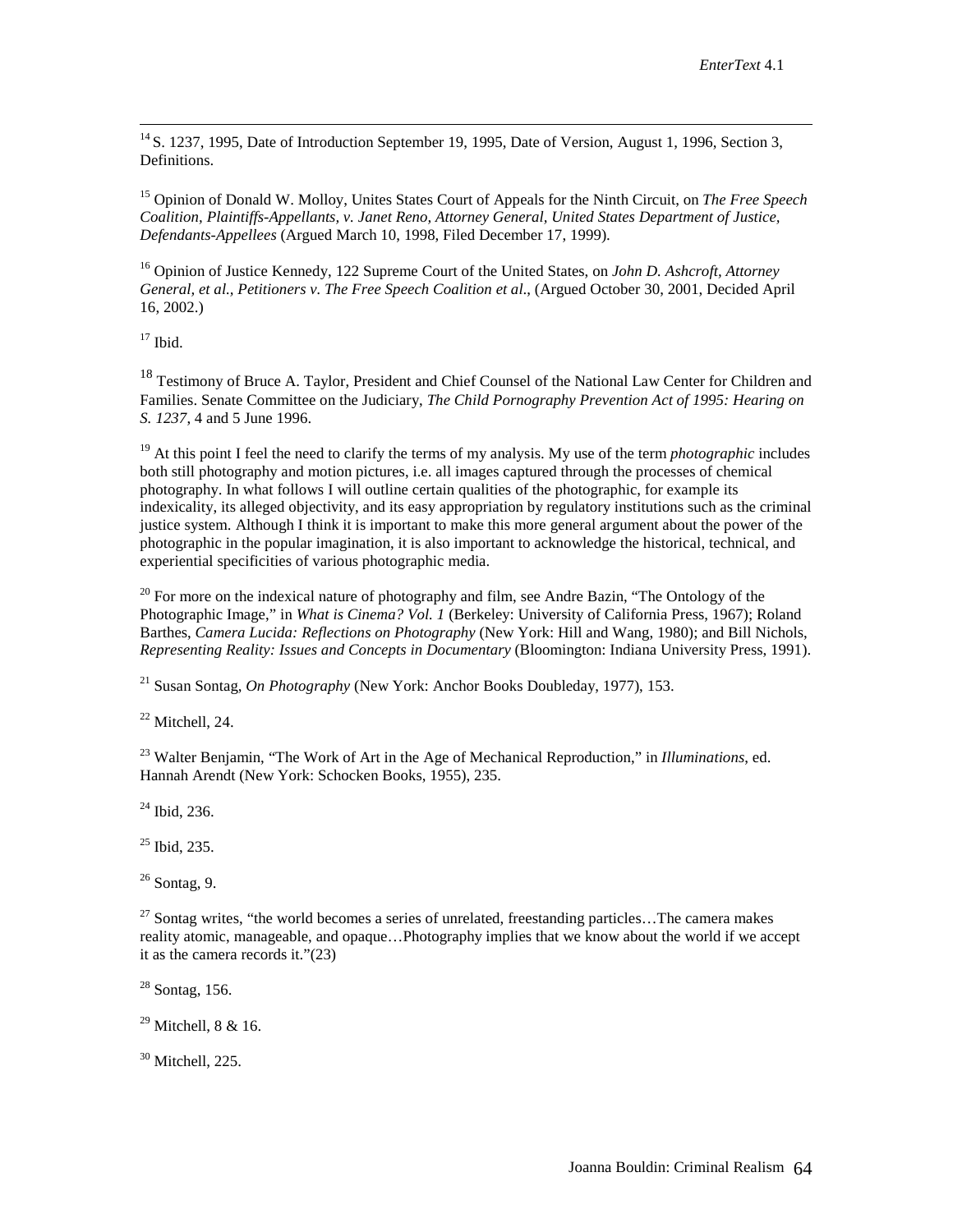31 Kevin Robins, "The Virtual Unconscious in Postphotography," in Timothy Druckrey, ed., *Electronic Culture: Technology and Visual Representation* (Aperture Foundation, Inc., 1996), 156.

 $32$  Mitchell, 17.

33 Peter Lunenfeld, *Snap to Grid: A User's Guide to Digital Arts, Media, and Cultures* (Cambridge, Massachusetts: The MIT Press, 2000), 61.

 $34$  Lunenfeld, 61

<sup>35</sup> Mitchell, 8. Paul Willeman offers a compelling response to Mitchell's celebration of the subversive potential of the digital image, as well as an alternative position on the politics of the photograph in "Reflections on Digital Imagery: Of Mice and Men" (*New Screen Media: Cinema/Art/Narrative*, London: British Film Institute, 2002). Willeman discusses the negative political implications of the loss of the indexicality associated with photography and cinema, however from a very different perspective than the proponents of the CPPA. Dai Vaughan suggests that photography's link to the material world can act as an " impediment to the word of authority." "It is surely not fortuitous," he writes, "that the age of the chemical photograph has broadly coincided with that of mass democratic challenges to entrenched power." Willeman notes suggests that the draining away of the indexical dimension of the image through digital manipulation is anti-democratic because "it makes the administrative control of 'meaning' easier by facilitating the control of the flow of information... Photochemical images will continue to be made, but the change in the regime of 'believability' will eventually leech all the resistance that reality offers to 'manipulation' from even those images"(20).

 $36$  Ibid.

37 Opinion of Donald W. Molloy, Unites States Court of Appeals for the Ninth Circuit, on *The Free Speech Coalition, Plaintiffs-Appellants, v. Janet Reno, Attorney General, United States Department of Justice, Defendants-Appellees* (Argued March 10, 1998, Filed December 17, 1999).

 $38$  This notion of a counterfeit realism—a criminal aesthetic—is quite interesting in terms of what it suggests about the State's understanding of "reality," the relationship between image and reality, and its own desired role and rights in the process of image/reality production. Quite predictably, the argument that "reality" can be counterfeit reiterates a commitment to an objective, stable conception of "the real." Reality, according to this logic, has the existential status of an object; like a dollar bill, this "reality" can be copied or forged and, importantly, be regulated by the State. Moreover, the testimony supporting the CPPA suggests a privileged relationship between the photographic image and reality. According to the CPPA the digital image is a fake, a forgery, a counterfeit because it "appears to be" a photograph or, in other words, it "appears to be" "real." Within the logic of this argument, the photographic is posited as the legal aesthetic of "the real."

<sup>39</sup> Testimony of Bruce A. Taylor, President and Chief Counsel of the National Law Center for Children and Families. Senate Committee on the Judiciary, *The Child Pornography Prevention Act of 1995: Hearing on S. 1237*, # Congress, which session, 4 and 5 June 1996.

 $40I$  would argue, however, that this connection is not simply metaphoric, rather the law places digital image-making technology in a metonymic relationship with the criminal. The image becomes the part that stands in for the whole. It is the part that our legal system—frustrated by its inability to control the paedophile's thoughts, desires, and experiences—turns to in order to defend its own definitions of an acceptable reality*.*

 $41$  This association between the photograph and honesty/morality is long-standing. Edward Weston, an American photographer, wrote: "Only with effort can the camera be forced to lie: basically it is an honest medium..." (Sontag, 186).